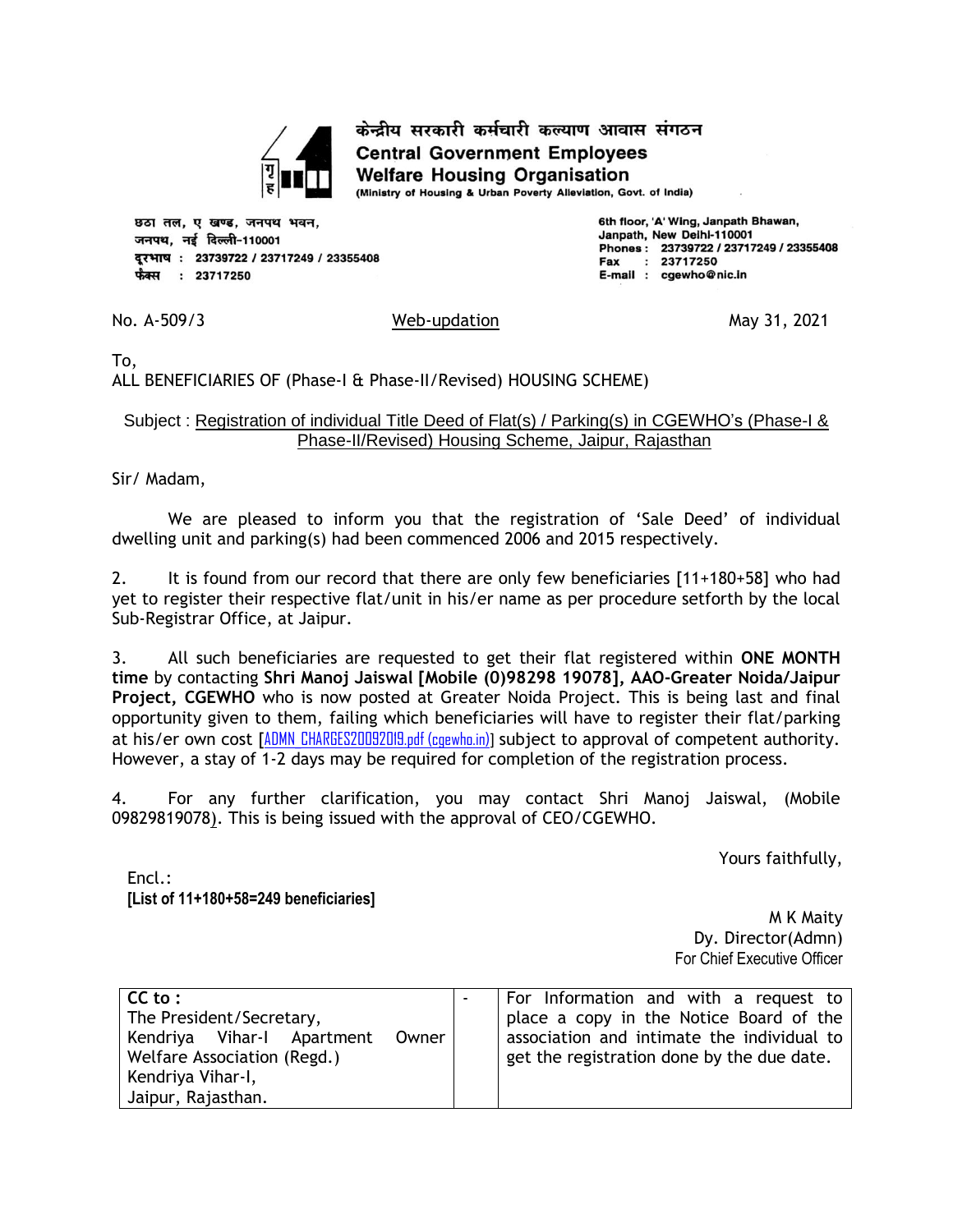| The President/Secretary,<br>Kendriya Vihar-II Apartment<br>Owner<br>Welfare Association (Regd.)<br>Kendriya Vihar-II,<br>Jaipur, Rajasthan. | For Information and with a request to<br>place a copy in the Notice Board of the<br>association and intimate the individual to<br>get the registration done by the due date. |
|---------------------------------------------------------------------------------------------------------------------------------------------|------------------------------------------------------------------------------------------------------------------------------------------------------------------------------|
| Shri Manoj Jaiswal<br>Admn cum Accounts Officer<br>P-4, Builders' Area,<br>Greater Noida-201310<br>Uttar Pradesh                            | For information and necessary action at<br>your end.                                                                                                                         |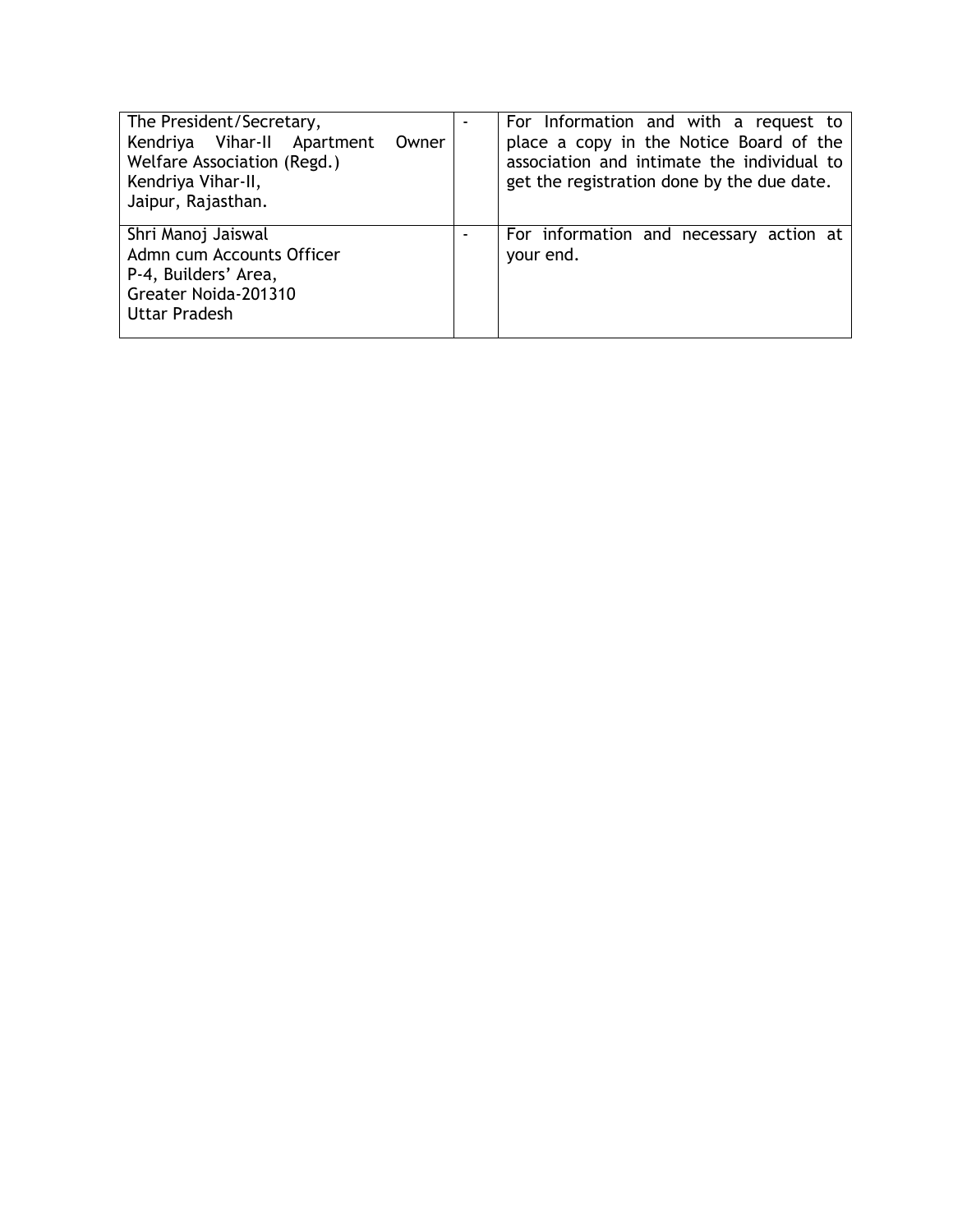|                                                                               | <b>JAIPUR (PHASE I) HOUSING SCHEME</b> |                                                                               |              |                              |                |                                                  |                |                        |               |  |
|-------------------------------------------------------------------------------|----------------------------------------|-------------------------------------------------------------------------------|--------------|------------------------------|----------------|--------------------------------------------------|----------------|------------------------|---------------|--|
| BENEFICIARIES WHOSE TITLE DEED YET TO BE EXECUTED [Status as of 9 APRIL 2021] |                                        |                                                                               |              |                              |                |                                                  |                |                        |               |  |
| SR.NO.                                                                        | <b>REGN NO</b>                         | <b>NAME</b>                                                                   |              |                              | <b>UNIT NO</b> |                                                  | <b>BLOCK</b>   |                        | <b>FLOOR</b>  |  |
| 1                                                                             | <b>JPA0255</b>                         | OM PRAKASH VIJAYVARGIYA                                                       |              |                              | $\overline{2}$ | 1                                                |                |                        | 00            |  |
| $\overline{2}$                                                                | <b>JPA0340</b>                         | <b>SHYAM SUNDER GUPTA</b>                                                     |              |                              | $\mathbf{1}$   |                                                  | 1              |                        | 00            |  |
| 3                                                                             | <b>JPB1155</b>                         | <b>SUBHASH CHAND GUPTA</b>                                                    |              |                              | 28             |                                                  | 3              |                        | 00            |  |
| $\overline{4}$                                                                | <b>JPB1680</b>                         | <b>SUSHMA KARAMCHANDANI</b>                                                   |              |                              | 41             |                                                  | $\overline{4}$ |                        | 00            |  |
| 5                                                                             | <b>JPC1700</b>                         | <b>UMED SINGH</b>                                                             |              |                              | 147            |                                                  | 10             |                        | 02            |  |
| 6                                                                             | <b>JPM0055</b>                         | <b>HARJINDER KUMAR</b>                                                        |              |                              | 68             |                                                  | 5              |                        | 02            |  |
| $\overline{7}$                                                                | <b>JPM0630</b>                         | <b>SHRAWAN RAM</b>                                                            |              |                              | 184            |                                                  | 12             |                        | 03            |  |
| 8                                                                             | <b>JPN1623</b>                         | <b>HEMANT KUMAR PUROHIT</b>                                                   |              |                              | 119            |                                                  | 8              |                        | 03            |  |
| 9                                                                             | <b>JPN1708</b>                         | <b>NIVEDITTA MOTHDIA</b>                                                      |              |                              | 154            |                                                  | 11             |                        | 00            |  |
| 10                                                                            | <b>JPN1730</b>                         | YUDHVEER SINGH SANGWAN                                                        |              |                              | 124            |                                                  | 9              |                        | 00            |  |
| 11                                                                            | <b>JPN1746</b>                         | DR KAMLA CHOUDHARY                                                            |              |                              | 135            |                                                  | 9              |                        | 03            |  |
|                                                                               |                                        | JAIPUR (PHASE II) HOUSING SCHEME                                              |              |                              |                |                                                  |                |                        |               |  |
|                                                                               |                                        | BENEFICIARIES WHOSE TITLE DEED YET TO BE EXECUTED [Status as of 9 APRIL 2021] |              |                              |                |                                                  |                |                        |               |  |
| <b>SRNO</b>                                                                   | <b>REGN_NO</b>                         | <b>NAME</b>                                                                   | <b>UNIT</b>  | <b>BLK</b>                   | <b>FLR</b>     |                                                  | <b>PRK/NO</b>  |                        | <b>PRK/NO</b> |  |
| 1                                                                             | <b>JJA0087</b>                         | <b>PARTARAM</b>                                                               | 503          | 6                            | 05             | $\mathbf{c}\mathbf{s}$                           | 444            |                        |               |  |
| $\overline{\mathbf{2}}$                                                       | <b>JJA0577</b>                         | <b>SUBHASH CHANDER</b>                                                        | 303          | $\bf{6}$                     | 03             | $\mathbf{c}\mathbf{s}$                           | 446            |                        |               |  |
| 3                                                                             | <b>JJB0108</b>                         | <b>SHRI RAJESH KUMAR SINGH</b>                                                | 702          | 6                            | 07             | $\mathbf{c}\mathbf{s}$                           | 135            |                        |               |  |
| $\overline{\mathbf{4}}$                                                       | <b>JJB0152</b>                         | <b>RAMDHAN LAL MEENA</b>                                                      | 203          | 7                            | 02             | $\mathbf{c}\mathbf{s}$                           | 450            |                        |               |  |
| $\overline{\mathbf{5}}$                                                       | <b>JJB0159</b>                         | <b>BIMLA BATRA</b>                                                            | 204          | 5                            | 02             | $\mathbf{c}\mathbf{s}$                           | 433            |                        |               |  |
| 6                                                                             | <b>JJB0252</b>                         | <b>ASHOK KUMAR</b>                                                            | 904          | 5                            | 09             | $\mathbf{c}\mathbf{s}$                           | 106            |                        |               |  |
| $\overline{\mathbf{z}}$                                                       | <b>JJB0255</b>                         | <b>BIRHMWATI SINGH</b>                                                        | 304          | 5                            | 03             | $\mathbf{c}\mathbf{s}$                           | 432            |                        |               |  |
| 8                                                                             | <b>JJB0309</b>                         | <b>NALINI AWASTHI</b>                                                         | 402          | $\overline{\mathbf{3}}$      | 04             | $\mathbf{c}\mathbf{s}$                           | 33             |                        |               |  |
| $\boldsymbol{9}$                                                              | <b>JJB0331</b>                         | <b>MRS RAGINI</b>                                                             | 1103         | 7                            | 11             | $\mathbf{c}\mathbf{s}$                           | 456            |                        |               |  |
| 10                                                                            | <b>JJB0364</b>                         | <b>BRAHAM DUTT</b>                                                            | 1106         | 3                            | 11             | $\mathbf{c}\mathbf{s}$                           | 36             |                        |               |  |
| 11<br>12                                                                      | <b>JJB0514</b><br><b>JJB0534</b>       | <b>KESHAV KISHOR GAUTAM</b><br><b>RAMINDER SINGH</b>                          | 1101<br>1002 | 6<br>$\overline{\mathbf{5}}$ | 11<br>10       | $\mathbf{c}\mathbf{s}$<br>$\mathbf{c}\mathbf{s}$ | 129<br>97      |                        |               |  |
| 13                                                                            | <b>JJB0601</b>                         | <b>RAJENDRA PRASAD SHARMA</b>                                                 | 903          | 7                            | 09             | $\mathbf{c}\mathbf{s}$                           | 455            |                        |               |  |
| 14                                                                            | <b>JJB0625</b>                         | <b>MEERA BHATIA</b>                                                           | 1006         | 7                            | 10             | $\mathbf{c}\mathbf{s}$                           | 458            |                        |               |  |
| 15                                                                            | <b>JJB0666</b>                         | <b>S N BHATTACHARYA</b>                                                       | 304          | $\overline{\mathbf{z}}$      | 03             | $\mathbf{c}\mathbf{s}$                           | 156            |                        |               |  |
| 16                                                                            | <b>JJB0738</b>                         | <b>KULDEEP SINGH RATHORE</b>                                                  | 501          | 7                            | 05             | $\mathbf{c}\mathbf{s}$                           | 147            |                        |               |  |
| $\overline{17}$                                                               | <b>JJB0751</b>                         | <b>MAHAVIR SINGH RATHORE</b>                                                  | 802          | $\mathbf{7}$                 | 08             | $\mathbf{c}\mathbf{s}$                           | 148            |                        |               |  |
| 18                                                                            | <b>JJB0786</b>                         | <b>AMARSINGH JANJRIYA</b>                                                     | 101          | 7                            | 01             | $\mathbf{c}\mathbf{s}$                           | 149            |                        |               |  |
| 19                                                                            | <b>JJB0829</b>                         | <b>SHARDA KAHER</b>                                                           | 205          | 3                            | 02             | $\mathbf{c}\mathbf{s}$                           | 403            |                        |               |  |
| 20                                                                            | <b>JJB0889</b>                         | <b>DR. USHA SHARMA</b>                                                        | 1003         | $\overline{\mathbf{z}}$      | 10             | $\mathbf{c}\mathbf{s}$                           | 150            |                        |               |  |
| 21                                                                            | <b>JJC0017</b>                         | <b>MANISH AGARWAL</b>                                                         | 203          | $\boldsymbol{9}$             | 02             | $\mathbf{c}\mathbf{s}$                           | 288            | $\mathbf{c}\mathbf{s}$ | 289           |  |
| 22                                                                            | <b>JJC0023</b>                         | <b>JYOTI TRIVEDI</b>                                                          | 803          | $\boldsymbol{9}$             | 08             | $\mathbf{c}\mathbf{s}$                           | 489            |                        |               |  |
| 23                                                                            | <b>JJC0025</b>                         | <b>VISHAL KUMAR</b>                                                           | 1105         | $\boldsymbol{9}$             | 11             | $\mathbf{c}\mathbf{s}$                           | 490            |                        |               |  |
| 24                                                                            | <b>JJC0060</b>                         | <b>ARUN GAUR</b>                                                              | 204          | $\boldsymbol{9}$             | 02             | $\mathbf{c}\mathbf{s}$                           | 488            |                        |               |  |
| 25                                                                            | <b>JJC0068</b>                         | <b>TARACHAND REPASWAL</b>                                                     | 1101         | 8                            | 11             | $\mathbf{c}\mathbf{s}$                           | 461            |                        |               |  |
| 26                                                                            | <b>JJC0178</b>                         | <b>VIMAL</b>                                                                  | 306          | $\boldsymbol{9}$             | 03             | $\mathbf{c}\mathbf{s}$                           | 495            |                        |               |  |
| 27                                                                            | <b>JJC0237</b>                         | <b>DINESH KUMAR HASSIJA</b>                                                   | 102          | $\boldsymbol{9}$             | 01             | $\mathbf{c}\mathbf{s}$                           | 497            |                        |               |  |
| 28                                                                            | <b>JJC0262</b>                         | <b>BABU LAL MEENA</b>                                                         | 1001         | $\overline{\mathbf{4}}$      | 10             | $\mathbf{c}\mathbf{s}$                           | 412            |                        |               |  |
| 29                                                                            | <b>JJC0263</b>                         | <b>KRISHAN YADAV</b>                                                          | 504          | $\boldsymbol{9}$             | 05             | $\mathbf{c}\mathbf{s}$                           | 498            |                        |               |  |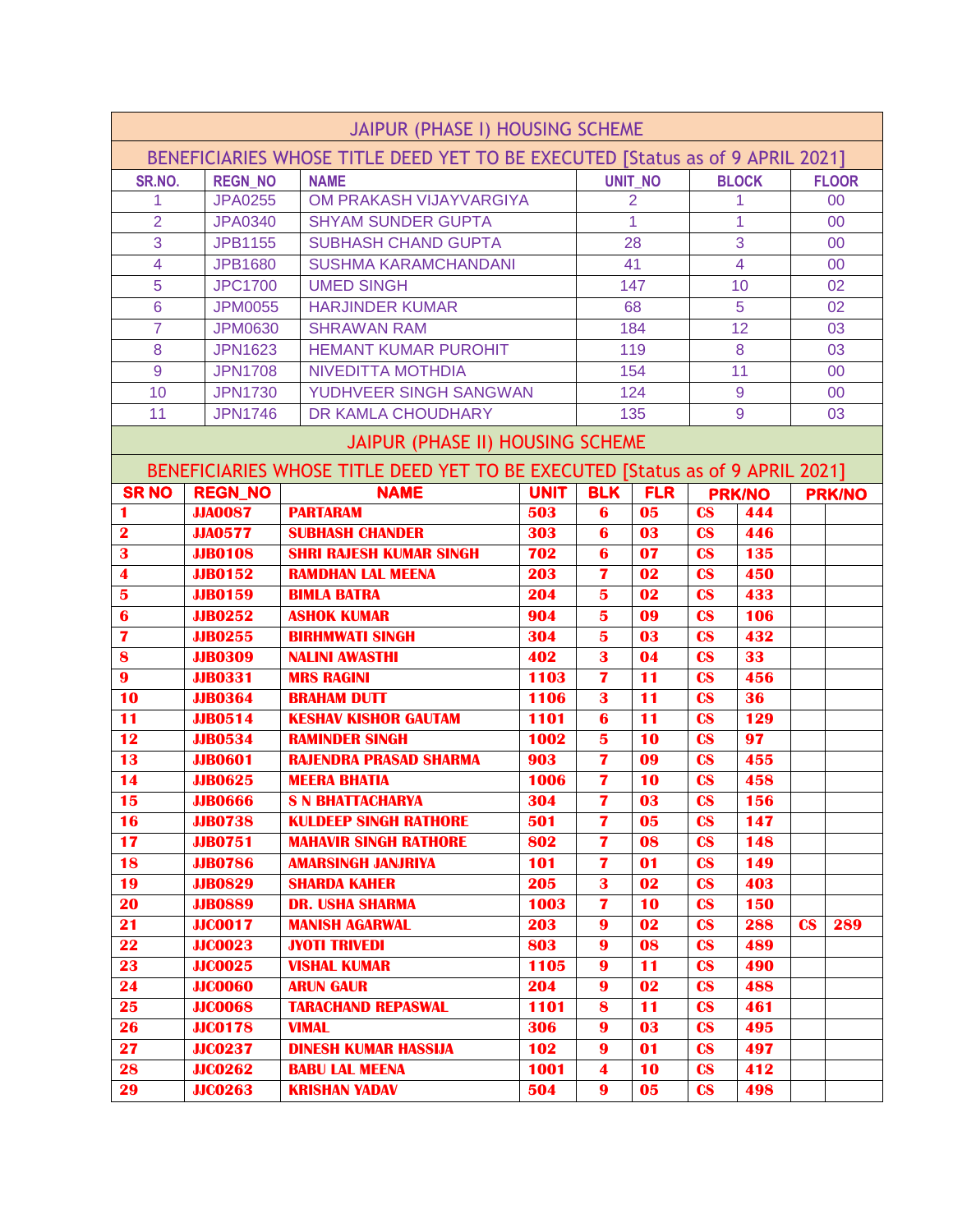| 30 | <b>JJC0280</b> | <b>SANJIV KAKKAR</b>              | 403  | 8                       | 04              | $\mathbf{c}\mathbf{s}$ | 467 |                        |     |
|----|----------------|-----------------------------------|------|-------------------------|-----------------|------------------------|-----|------------------------|-----|
| 31 | <b>JJC0284</b> | <b>ABHISHEK PAREEK</b>            | 1102 | 4                       | 11              | $\mathbf{C}\mathbf{B}$ | 83  |                        |     |
| 32 | <b>JJC0293</b> | <b>YASH PAL MEENA</b>             | 403  | 9                       | 04              | $\mathbf{c}\mathbf{s}$ | 500 |                        |     |
| 33 | <b>JJC0307</b> | <b>HARI SINGH HADA</b>            | 303  | $\overline{\mathbf{2}}$ | 03              | $\mathbf{c}\mathbf{s}$ | 372 |                        |     |
| 34 | <b>JJC0318</b> | <b>SHIVCHARAN LAL MEENA</b>       | 904  | $\boldsymbol{9}$        | 09              | $\mathbf{c}\mathbf{s}$ | 286 | $\mathbf{c}\mathbf{s}$ | 287 |
| 35 | <b>JJC0347</b> | <b>NEELU NANGIA</b>               | 101  | $\boldsymbol{9}$        | 01              | $\mathbf{c}\mathbf{s}$ | 503 |                        |     |
| 36 | <b>JJC0363</b> | <b>SRICHAND T MOORJANI</b>        | 1106 | $\boldsymbol{9}$        | 11              | $\mathbf{c}\mathbf{s}$ | 502 |                        |     |
| 37 | <b>JJC0399</b> | <b>S K NIRMAL</b>                 | 904  | 8                       | 09              | $\mathbf{c}\mathbf{s}$ | 472 |                        |     |
| 38 | <b>JJC0470</b> | <b>MAHAVIR PRASAD YADAV</b>       | 701  | $\overline{\mathbf{9}}$ | $\overline{07}$ | $\mathbf{c}\mathbf{s}$ | 506 |                        |     |
| 39 | <b>JJC0486</b> | <b>O P RAJPAL</b>                 | 1104 | $\overline{\mathbf{2}}$ | 11              | $\mathbf{c}\mathbf{s}$ | 333 |                        |     |
| 40 | <b>JJC0494</b> | <b>VIJAY RAM MEENA</b>            | 203  | 1                       | 02              | $\mathbf{c}\mathbf{s}$ | 348 |                        |     |
| 41 | <b>JJC0528</b> | <b>MADANLAL MODI</b>              | 701  | 8                       | 07              | $\mathbf{c}\mathbf{s}$ | 474 |                        |     |
| 42 | <b>JJC0557</b> | <b>JAGDISH LAL BISHNOI</b>        | 405  | $\blacktriangleleft$    | 04              | $\mathbf{c}\mathbf{s}$ | 419 |                        |     |
| 43 | <b>JJC0569</b> | <b>SHAYOPAT RAM SAHARAN</b>       | 605  | $\overline{\mathbf{4}}$ | 06              | $\mathbf{c}\mathbf{s}$ | 76  | $\overline{\text{cs}}$ | 77  |
|    |                | <b>WG CDR KARNESH PRATAP</b>      |      |                         |                 |                        |     |                        |     |
| 44 | <b>JJC0621</b> | <b>SHARMA</b>                     | 103  | $\boldsymbol{9}$        | 01              | $\mathbf{c}\mathbf{s}$ | 280 |                        |     |
| 45 | <b>JJC0624</b> | <b>JAGRAM MEENA</b>               | 602  | 9                       | 06              | $\mathbf{c}\mathbf{s}$ | 292 |                        |     |
| 46 | <b>JJC0636</b> | <b>MUSHTAQ AHMED</b>              | 604  | 1                       | 06              | $\mathbf{c}\mathbf{s}$ | 349 |                        |     |
| 47 | <b>JJC0678</b> | <b>NARAYAN</b>                    | 204  | $\overline{\mathbf{4}}$ | 02              | $\mathbf{c}\mathbf{s}$ | 423 |                        |     |
| 48 | <b>JJC0685</b> | <b>RAJ BALA</b>                   | 603  | 1                       | 06              | $\mathbf{c}\mathbf{s}$ | 350 |                        |     |
| 49 | <b>JJC0703</b> | <b>VISHAL MALHOTRA</b>            | 202  | $\blacktriangleleft$    | 02              | $\mathbf{c}\mathbf{s}$ | 424 |                        |     |
| 50 | <b>JJC0708</b> | <b>RAJENDRA SINGH</b>             | 1005 | 9                       | 10              | $\mathbf{c}\mathbf{s}$ | 514 |                        |     |
| 51 | <b>JJC0722</b> | <b>SURINDER KUMAR NAYYAR</b>      | 1004 | $\blacktriangleleft$    | 10              | $\mathbf{c}\mathbf{s}$ | 425 |                        |     |
| 52 | <b>JJC0729</b> | <b>VIJAY LAXMI</b>                | 805  | 8                       | 08              | $\mathbf{c}\mathbf{s}$ | 229 |                        |     |
| 53 | <b>JJC0739</b> | <b>SAURABH SHUKLA</b>             | 906  | $\overline{\mathbf{4}}$ | 09              | $\mathbf{c}\mathbf{s}$ | 426 |                        |     |
| 54 | <b>JJC0757</b> | <b>MANINDERJIT SINGH ARORA</b>    | 604  | 8                       | 06              | $\mathbf{c}\mathbf{s}$ | 480 |                        |     |
| 55 | <b>JJC0761</b> | <b>MAHESH SINGH HADA</b>          | 803  | 4                       | 08              | $\mathbf{c}\mathbf{s}$ | 69  |                        |     |
| 56 | <b>JJC0797</b> | <b>AJAY BHATIA</b>                | 402  | $\boldsymbol{9}$        | 04              | $\mathbf{c}\mathbf{s}$ | 273 |                        |     |
| 57 | <b>JJC0801</b> | <b>AMIT LAMBA</b>                 | 803  | 8                       | 08              | $\mathbf{c}\mathbf{s}$ | 208 |                        |     |
| 58 | <b>JJC0815</b> | <b>DEBOJYOTISH ROY</b>            | 403  | $\overline{\mathbf{4}}$ | 04              | $\mathbf{c}\mathbf{s}$ | 66  |                        |     |
| 59 | <b>JJC0828</b> | <b>SHAKUNTALA CHHABRIA</b>        | 403  | $\overline{\mathbf{2}}$ | 04              | $\mathbf{c}\mathbf{s}$ | 23  |                        |     |
| 60 | <b>JJC0832</b> | <b>LAXMAN SINGH</b>               | 706  | $\boldsymbol{9}$        | 07              | $\mathbf{c}\mathbf{s}$ | 275 |                        |     |
| 61 | <b>JJC0863</b> | <b>AMIT KHANNA</b>                | 1104 | $\overline{\mathbf{4}}$ | 11              | $\mathbf{c}\mathbf{s}$ | 68  |                        |     |
| 62 | <b>JJC0887</b> | <b>MAYURI MEENA</b>               | 904  | $\blacksquare$          | 09              | $\mathbf{c}\mathbf{s}$ | 352 |                        |     |
| 63 | <b>JJD0012</b> | <b>KOLLA RAMA KRISHNA PRASAD</b>  | 702  | 1                       | 07              | $\mathbf{c}\mathbf{s}$ | 354 |                        |     |
| 64 | <b>JJD0035</b> | <b>SUBODH BHANDARI</b>            | 701  | $\bf{2}$                | 07              | $\mathbf{c}\mathbf{s}$ | 381 |                        |     |
| 65 | <b>JJD0044</b> | <b>SUKHJINDER SINGH</b>           | 805  | $\blacksquare$          | 08              | $\mathbf{c}\mathbf{s}$ | 359 |                        |     |
| 66 | <b>JJD0086</b> | <b>SHER SINGH DAGAR</b>           | 606  | $\mathbf{2}$            | 06              | $\mathbf{c}\mathbf{s}$ | 385 |                        |     |
| 67 | <b>JJD0091</b> | <b>AMARJIT SINGH NARULA</b>       | 805  | $\overline{\mathbf{2}}$ | 08              | $\mathbf{c}\mathbf{s}$ | 386 |                        |     |
| 68 | <b>JJD0101</b> | <b>SUNIL SINGH</b>                | 1001 | 1                       | 10              | $\mathbf{c}\mathbf{s}$ | 363 |                        |     |
| 69 | <b>JJD0126</b> | <b>D V SARASWAT</b>               | 402  | 1                       | 04              | $\mathbf{c}\mathbf{s}$ | 364 |                        |     |
| 70 | <b>JJD0168</b> | <b>RAJ SINGH RATHORE</b>          | 206  | 1                       | 02              | $\mathbf{c}\mathbf{s}$ | 366 |                        |     |
| 71 | <b>JJD0179</b> | <b>RAJESH KUMAR KAUNDAL</b>       | 106  | $\blacksquare$          | 01              | $\mathbf{c}\mathbf{s}$ | 367 |                        |     |
| 72 | <b>JJD0183</b> | <b>LT COL NAND KISHORE (RETD)</b> | 101  | 1                       | 01              | $\mathbf{c}\mathbf{s}$ | 368 |                        |     |
| 73 | <b>JJD0208</b> | <b>DR SUNDEEP MIGLANI</b>         | 305  | 1                       | 03              | $\mathbf{c}\mathbf{s}$ | 369 |                        |     |
| 74 | <b>JJD0228</b> | <b>PANKAJ JAIN</b>                | 1002 | $\blacksquare$          | 10              | $\mathbf{c}\mathbf{s}$ | 7   |                        |     |
| 75 | <b>JJD0272</b> | <b>ASHOK KUMAR ASSIJA</b>         | 1102 | $\overline{\mathbf{2}}$ | 11              | $\mathbf{c}\mathbf{s}$ | 391 |                        |     |
| 76 | <b>JJD0324</b> | <b>YOGINDRA PAL MITTAL</b>        | 905  | 1                       | 09              | $\mathbf{c}\mathbf{s}$ | 17  |                        |     |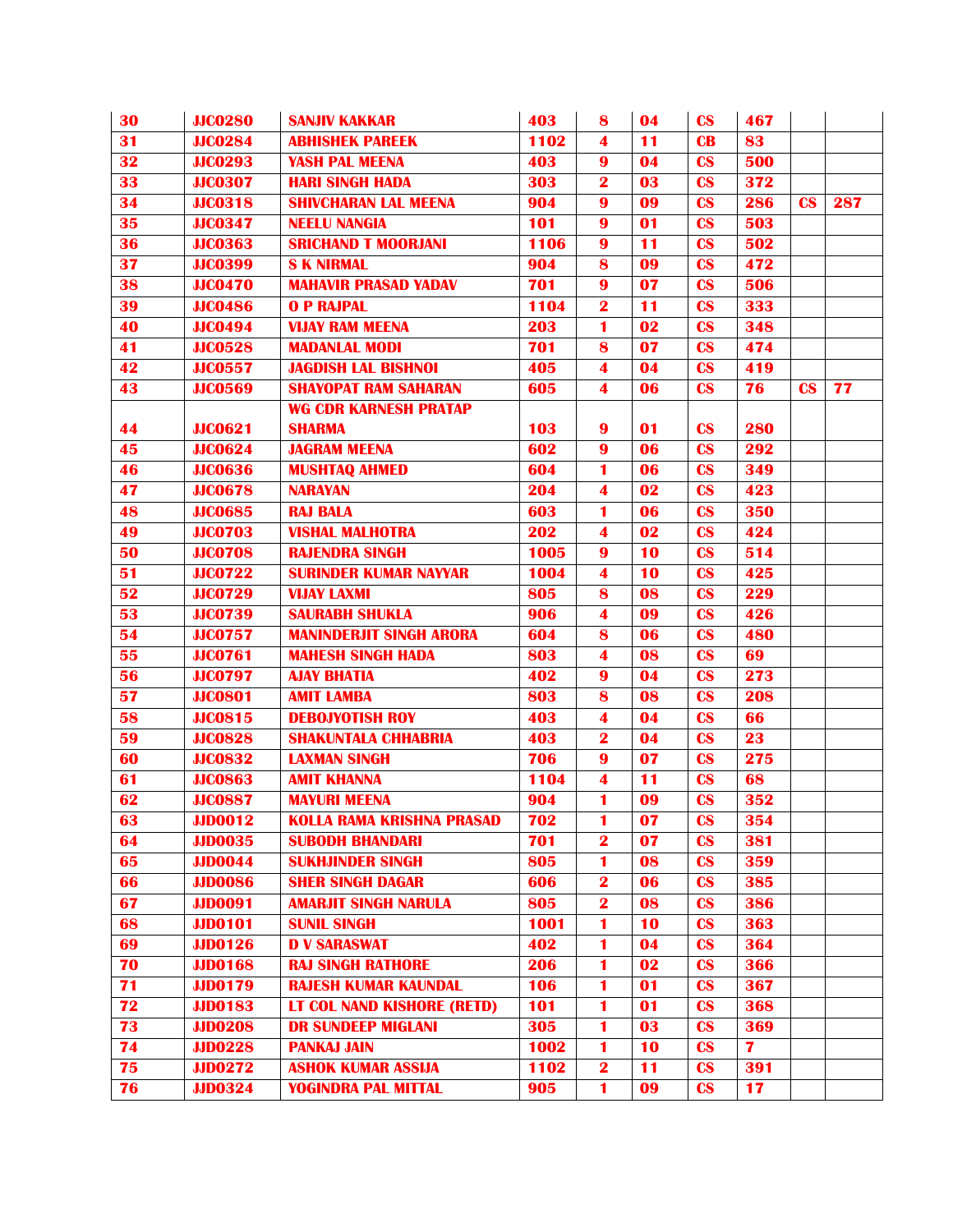| 77         | <b>JJD0359</b> | <b>BATTU LAL MEENA</b>          | 406  | $\mathbf{2}$            | 04 | $\mathbf{c}\mathbf{s}$ | 392 |  |
|------------|----------------|---------------------------------|------|-------------------------|----|------------------------|-----|--|
| 78         | <b>JJD0416</b> | <b>N C PARGAIEN</b>             | 802  | $\mathbf 2$             | 08 | $\mathbf{c}\mathbf{s}$ | 389 |  |
| 79         | <b>JJD0437</b> | <b>PRADEEP KUMAR VYAS</b>       | 106  | $\overline{\mathbf{2}}$ | 01 | $\mathbf{c}\mathbf{s}$ | 394 |  |
| 80         | <b>JJD0442</b> | <b>TEJ SINGH TANWAR</b>         | 302  | $\overline{\mathbf{2}}$ | 03 | $\mathbf{c}\mathbf{s}$ | 26  |  |
| 81         | <b>JJD0466</b> | <b>G V H GIRI PRASAD</b>        | 401  | $\overline{\mathbf{2}}$ | 04 | $\mathbf{c}\mathbf{s}$ | 28  |  |
| 82         | <b>JJD0480</b> | <b>RAKESH SARWAL</b>            | 406  | 1                       | 04 | $\mathbf{c}\mathbf{s}$ | 19  |  |
| 83         | <b>JJD0608</b> | <b>BRIJESH GALAV</b>            | 102  | $\bf{2}$                | 01 | $\mathbf{c}\mathbf{s}$ | 327 |  |
| 84         | <b>JJD0688</b> | <b>SANTOSH MEHRA</b>            | 101  | $\mathbf{2}$            | 01 | $\mathbf{c}\mathbf{s}$ | 329 |  |
| 85         | <b>JJA0021</b> | <b>AMRIT LAL JAIN</b>           | 504  | 6                       | 05 |                        |     |  |
| 86         | <b>JJA0115</b> | <b>SHIV KUMAR BANSAL</b>        | 403  | 6                       | 04 |                        |     |  |
| 87         | <b>JJA0566</b> | <b>BIR SINGH</b>                | 604  | 6                       | 06 |                        |     |  |
| 88         | <b>JJA0581</b> | <b>CLPARIHAR</b>                | 404  | 6                       | 04 |                        |     |  |
| 89         | <b>JJA0596</b> | <b>KULDEEP SINGH TOMAR</b>      | 903  | 6                       | 09 |                        |     |  |
| 90         | <b>JJA0634</b> | <b>CHUNKI ALAS CHOONI DEVI</b>  | 1103 | 6                       | 11 |                        |     |  |
| 91         | <b>JJB0090</b> | <b>UMA RAJKUMAR SHARMA</b>      | 504  | 3                       | 05 |                        |     |  |
| 92         | <b>JJB0173</b> | <b>JAGDISH PRASAD GUPTA</b>     | 705  | 7                       | 07 |                        |     |  |
| 93         | <b>JJB0174</b> | <b>VINOD MEHRA</b>              | 1005 | 7                       | 10 |                        |     |  |
| 94         | <b>JJB0182</b> | <b>PANKAJ J BHOJWANI</b>        | 502  | 3                       | 05 |                        |     |  |
| 95         | <b>JJB0184</b> | <b>B P MISRA</b>                | 402  | 7                       | 04 |                        |     |  |
| 96         | <b>JJB0187</b> | <b>PRABAL SINGH</b>             | 802  | 5                       | 08 |                        |     |  |
| 97         | <b>JJB0191</b> | <b>AJAY SACHDEV</b>             | 803  | 3                       | 08 |                        |     |  |
| 98         | <b>JJB0192</b> | <b>PREETI GARG</b>              | 401  | $\bf{6}$                | 04 |                        |     |  |
| 99         | <b>JJB0220</b> | <b>VISHESH SWAMIWAL</b>         | 201  | 5                       | 02 |                        |     |  |
| 100        | <b>JJB0248</b> | <b>A V GURNANI</b>              | 1101 | $\overline{\mathbf{z}}$ | 11 |                        |     |  |
| 101        | <b>JJB0264</b> | <b>NARPAT SINGH</b>             | 504  | 7                       | 05 |                        |     |  |
| 102        | <b>JJB0271</b> | <b>DEEPAK JOSHI</b>             | 102  | 6                       | 01 |                        |     |  |
| 103        | <b>JJB0286</b> | <b>RAJEEV CHATURVEDI</b>        | 802  | 6                       | 08 |                        |     |  |
| 104        | <b>JJB0294</b> | <b>BRIJESH KUMAR KHANDELWAL</b> | 105  | 3                       | 01 |                        |     |  |
| 105        | <b>JJB0296</b> | <b>SANDEEP JAIN</b>             | 805  | 7                       | 08 |                        |     |  |
| 106        | <b>JJB0325</b> | <b>VANDANA SOOD</b>             | 1005 | 5                       | 10 |                        |     |  |
| 107        | <b>JJB0327</b> | <b>SHAMSHER SINGH</b>           | 1104 | 5                       | 11 |                        |     |  |
| 108        | <b>JJB0379</b> | <b>VED PRAKASH SANGWAN</b>      | 901  | $\overline{\mathbf{z}}$ | 09 |                        |     |  |
| 109        | <b>JJB0382</b> | <b>BALRAM SUNDER BHARDWAJ</b>   | 202  | 6                       | 02 |                        |     |  |
| <b>110</b> | <b>JJB0395</b> | <b>NAGINA CHATURVEDI</b>        | 902  | 3                       | 09 |                        |     |  |
| 111        | <b>JJB0408</b> | <b>KAMAL NANGIA</b>             | 702  | 3                       | 07 |                        |     |  |
| 112        | <b>JJB0409</b> | <b>KAVITA NANGIA</b>            | 202  | $5\phantom{.0}$         | 02 |                        |     |  |
| 113        | <b>JJB0432</b> | <b>SURENDER SARNA</b>           | 404  | 3                       | 04 |                        |     |  |
| 114        | <b>JJB0436</b> | <b>NARESH AGRAWAL</b>           | 1004 | 5                       | 10 |                        |     |  |
| 115        | <b>JJB0446</b> | <b>SUDERSHAN VERMA</b>          | 301  | 5                       | 03 |                        |     |  |
| 116        | <b>JJB0460</b> | <b>TEJINDER PATHAK</b>          | 401  | $\overline{\mathbf{z}}$ | 04 |                        |     |  |
| 117        | <b>JJB0511</b> | <b>KAPILESH BHARGAVA</b>        | 605  | 7                       | 06 |                        |     |  |
| 118        | <b>JJB0524</b> | <b>SUDHIR MALIK</b>             | 103  | 3                       | 01 |                        |     |  |
| 119        | <b>JJB0535</b> | <b>ANIL KUMAR SAXENA</b>        | 1104 | $\overline{\mathbf{z}}$ | 11 |                        |     |  |
| 120        | <b>JJB0558</b> | <b>RAVINDRA SINGH</b>           | 706  | 3                       | 07 |                        |     |  |
| 121        | <b>JJB0559</b> | <b>DUSHYANT KULSHRESTHA</b>     | 1002 | 6                       | 10 |                        |     |  |
| 122        | <b>JJB0580</b> | <b>ARUN KUMAR SINGH</b>         | 102  | 5                       | 01 |                        |     |  |
| 123        | <b>JJB0589</b> | <b>MOHINI VANJANI</b>           | 905  | $\overline{\mathbf{z}}$ | 09 |                        |     |  |
| 124        | <b>JJB0590</b> | <b>K K SINGHAL</b>              | 606  | 5                       | 06 |                        |     |  |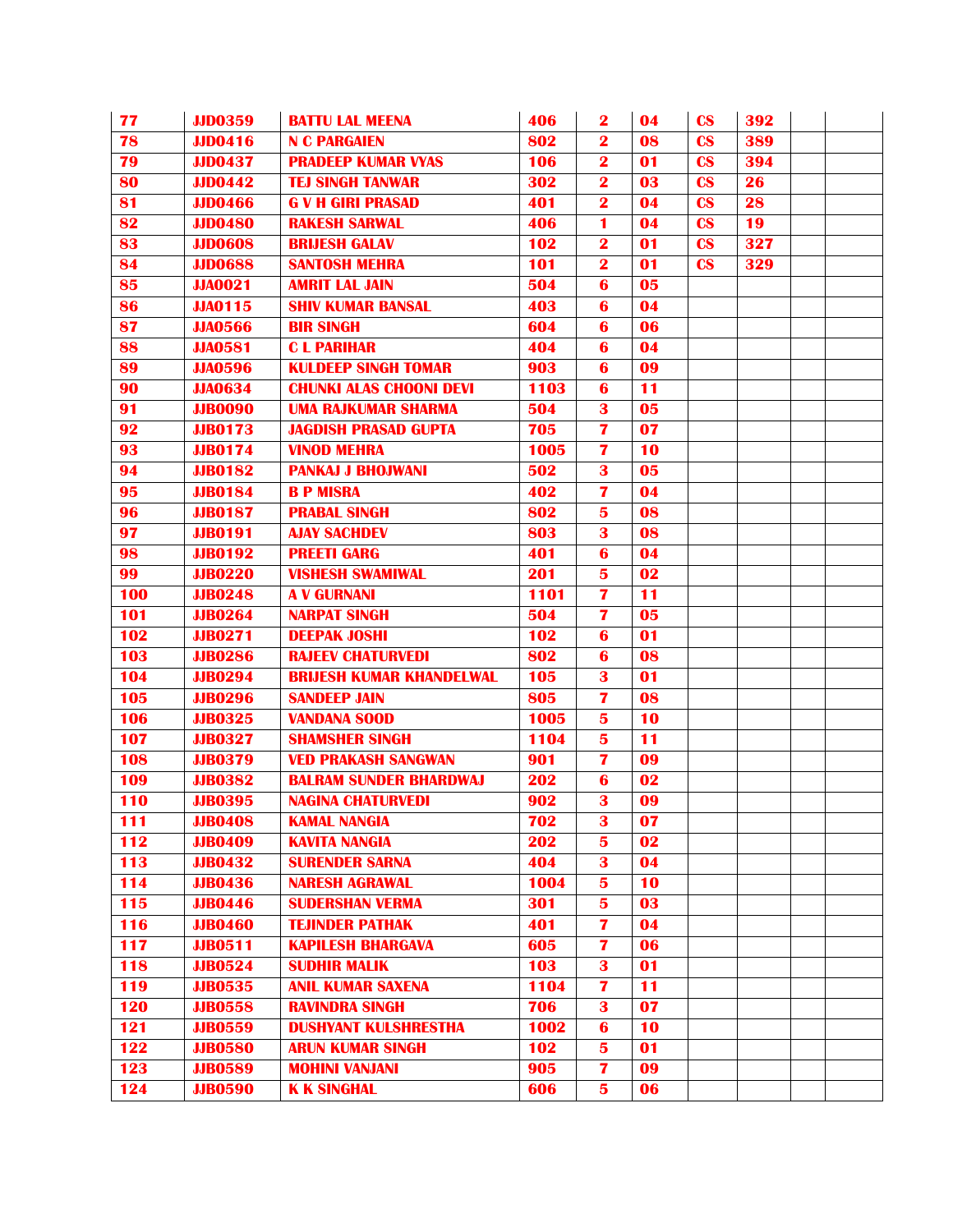| 125              | <b>JJB0602</b> | <b>SANT KUMAR SHARMA</b>     | 1103 | 3                       | 11 |  |  |
|------------------|----------------|------------------------------|------|-------------------------|----|--|--|
| 126              | <b>JJB0620</b> | <b>HIRA LAL</b>              | 601  | 7                       | 06 |  |  |
| 127              | <b>JJB0623</b> | <b>JAGDISH PRASAD RATNU</b>  | 704  | 5                       | 07 |  |  |
| 128              | <b>JJB0640</b> | <b>VIRENDRA PRATAP SINGH</b> | 1102 | $\overline{7}$          | 11 |  |  |
| 129              | <b>JJB0658</b> | <b>VIKRAM SINGH GODHARA</b>  | 503  | $\overline{\mathbf{z}}$ | 05 |  |  |
| 130              | <b>JJB0700</b> | <b>JAGRAM VERMA</b>          | 805  | 3                       | 08 |  |  |
| 131              | <b>JJB0705</b> | <b>NEERAJ SHARMA</b>         | 501  | 3                       | 05 |  |  |
| 132              | <b>JJB0706</b> | <b>AMITABH SHARMA</b>        | 1002 | 3                       | 10 |  |  |
| 133              | <b>JJB0717</b> | <b>JAY PARKASH</b>           | 1105 | 5                       | 11 |  |  |
| 134              | <b>JJB0719</b> | <b>SAVITRI DEVI</b>          | 701  | 3                       | 07 |  |  |
| 135              | <b>JJB0726</b> | <b>VISHNU KUMAR UPADHYAY</b> | 704  | 3                       | 07 |  |  |
| 136              | <b>JJB0727</b> | <b>RENU BHATNAGAR</b>        | 306  | 7                       | 03 |  |  |
| 137              | <b>JJB0731</b> | <b>ABHISHEK PRIYA</b>        | 705  | 5                       | 07 |  |  |
| 138              | <b>JJB0737</b> | <b>THANA RAM</b>             | 103  | 7                       | 01 |  |  |
| 139              | <b>JJB0764</b> | <b>MANI JAIN</b>             | 806  | 7                       | 08 |  |  |
| 140              | <b>JJB0765</b> | <b>ASHISH KHARE</b>          | 801  | 7                       | 08 |  |  |
| 141              | <b>JJB0775</b> | <b>SUNIL KUMAR VERMA</b>     | 302  | 3                       | 03 |  |  |
| 142              | <b>JJB0813</b> | <b>RASHMI AGGARWAL</b>       | 703  | 3                       | 07 |  |  |
| 143              | <b>JJB0819</b> | <b>DUSHYANT KUMAR</b>        | 902  | 5                       | 09 |  |  |
| 144              | <b>JJB0843</b> | <b>BAJRANG LAL SHARMA</b>    | 601  | 6                       | 06 |  |  |
| 145              | <b>JJC0066</b> | <b>HARSH ARORA</b>           | 404  | 1                       | 04 |  |  |
| 146              | <b>JJC0093</b> | <b>DR UMED SINGH</b>         | 905  | 9                       | 09 |  |  |
| $\overline{147}$ | <b>JJC0103</b> | <b>SUNIL KUMAR</b>           | 803  | 1                       | 08 |  |  |
| 148              | <b>JJC0136</b> | <b>DALCHAND GUPTA</b>        | 904  | $\overline{\mathbf{2}}$ | 09 |  |  |
| 149              | <b>JJC0151</b> | <b>NEERAJ VERMA</b>          | 1104 | 9                       | 11 |  |  |
| 150              | <b>JJC0350</b> | <b>ALOK MATHUR</b>           | 506  | 4                       | 05 |  |  |
| 151              | <b>JJC0369</b> | <b>NEERAJ SHARMA</b>         | 903  | 1                       | 09 |  |  |
| 152              | <b>JJC0389</b> | <b>MILAP CHAND JAIN</b>      | 1106 | 4                       | 11 |  |  |
| 153              | <b>JJC0476</b> | <b>SANDEEP SONI</b>          | 804  | $\overline{\mathbf{2}}$ | 08 |  |  |
| 154              | <b>JJC0488</b> | <b>JANGBIR SINGH RANGI</b>   | 1004 | $\bf{2}$                | 10 |  |  |
| 155              | <b>JJC0529</b> | <b>AMITAV SINHA</b>          | 105  | 4                       | 01 |  |  |
| 156              | <b>JJC0554</b> | <b>SISPAL SINGH</b>          | 402  | $\overline{\mathbf{4}}$ | 04 |  |  |
| 157              | <b>JJC0578</b> | <b>HARISH CHANDRA MEENA</b>  | 301  | 8                       | 03 |  |  |
| 158              | <b>JJC0593</b> | <b>PURVI THAKUR</b>          | 505  | 8                       | 05 |  |  |
| 159              | <b>JJC0645</b> | <b>VIJENDRA SINGH</b>        | 504  | $\mathbf 2$             | 05 |  |  |
| 160              | <b>JJC0648</b> | <b>BAL KISHOR JANGID</b>     | 406  | 8                       | 04 |  |  |
| 161              | <b>JJC0673</b> | <b>VIJAY SHANKER VAJPAI</b>  | 1004 | 8                       | 10 |  |  |
| 162              | <b>JJC0674</b> | <b>DINESH MANCHANDA</b>      | 901  | 4                       | 09 |  |  |
| 163              | <b>JJC0683</b> | <b>BALJEET JOHAR</b>         | 1101 | 4                       | 11 |  |  |
| 164              | <b>JJC0695</b> | <b>SANJAY GUPTA</b>          | 602  | 4                       | 06 |  |  |
| 165              | <b>JJC0701</b> | <b>K P SASIDHARAN</b>        | 704  | $\blacktriangleleft$    | 07 |  |  |
| 166              | <b>JJC0702</b> | <b>SHYAM LAL MEENA</b>       | 304  | 1                       | 03 |  |  |
| 167              | <b>JJC0747</b> | <b>YOGESH DUBEY</b>          | 403  | 1                       | 04 |  |  |
| 168              | <b>JJC0807</b> | <b>DAULAT RAM MEENA</b>      | 601  | $\boldsymbol{9}$        | 06 |  |  |
| 169              | <b>JJC0809</b> | <b>NEETESH PATHAK</b>        | 306  | 4                       | 03 |  |  |
| 170              | <b>JJC0812</b> | <b>DR AMITA BALI</b>         | 302  | 8                       | 03 |  |  |
| $\overline{171}$ | <b>JJC0818</b> | <b>INDIRA MATHUR</b>         | 703  | $\overline{\mathbf{4}}$ | 07 |  |  |
| 172              | <b>JJC0868</b> | <b>VINOD WANCHOO</b>         | 806  | $\boldsymbol{9}$        | 08 |  |  |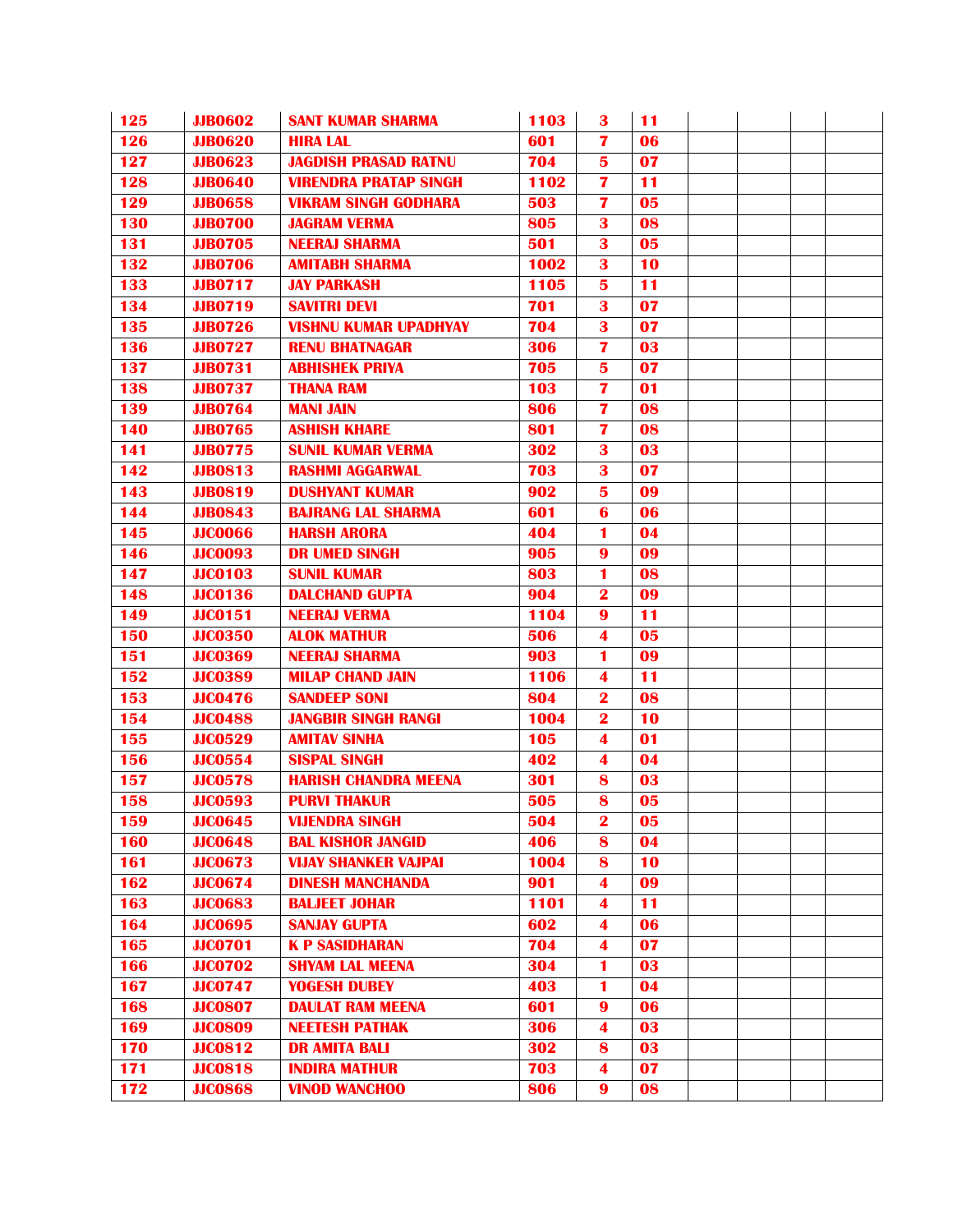| 173                                      | <b>JJC0888</b> | <b>SWARAJ SHARMA</b>                                                          | 603         | 4                       | 06         |                        |               |               |     |  |  |
|------------------------------------------|----------------|-------------------------------------------------------------------------------|-------------|-------------------------|------------|------------------------|---------------|---------------|-----|--|--|
| 174                                      | <b>JJD0067</b> | <b>MAHESH KUMAR MITTAL</b>                                                    | 706         | 1                       | 07         |                        |               |               |     |  |  |
| 175                                      | <b>JJD0372</b> | <b>DHANNA LAL CHOUDHARY</b>                                                   | 605         | $\overline{\mathbf{2}}$ | 06         |                        |               |               |     |  |  |
| <b>176</b>                               | <b>JJD0374</b> | <b>HARKESH MEENA</b>                                                          | 1002        | $\overline{\mathbf{2}}$ | 10         |                        |               |               |     |  |  |
| <b>177</b>                               | <b>JJD0398</b> | <b>VYOM SAXENA</b>                                                            | 205         | $\overline{\mathbf{2}}$ | 02         |                        |               |               |     |  |  |
| <b>178</b>                               | <b>JJD0473</b> | <b>BANWARI LAL MEENA</b>                                                      | 906         | $\overline{\mathbf{2}}$ | 09         |                        |               |               |     |  |  |
| 179                                      | <b>JJD0632</b> | <b>MOHAN LAL MAHAJAN</b>                                                      | 502         | $\overline{\mathbf{2}}$ | 05         |                        |               |               |     |  |  |
| <b>180</b>                               | <b>JJD0635</b> | <b>MAJ MUDIT MAHAJAN</b>                                                      | 602         | $\overline{\mathbf{2}}$ | 06         |                        |               |               |     |  |  |
| JAIPUR (PHASE II-REVISED) HOUSING SCHEME |                |                                                                               |             |                         |            |                        |               |               |     |  |  |
|                                          |                | BENEFICIARIES WHOSE TITLE DEED YET TO BE EXECUTED [Status as of 9 APRIL 2021] |             |                         |            |                        |               |               |     |  |  |
| SR.NO.                                   | <b>REGN NO</b> | <b>NAME</b>                                                                   | <b>UNIT</b> | <b>BLK</b>              | <b>FLR</b> |                        | <b>PRK/NO</b> | <b>PRK/NO</b> |     |  |  |
| 1                                        | <b>JAA0894</b> | <b>ATAR SINGH</b>                                                             | 304         | 6                       | 03         | $\overline{\text{CS}}$ | 442           |               |     |  |  |
| $\overline{2}$                           | <b>JAB0900</b> | <b>RAM CHARAN MEENA</b>                                                       | 602         | 6                       | 06         | CS                     | 443           |               |     |  |  |
| 3                                        | <b>JAB0925</b> | DR NITYANAND DAS                                                              | 502         | $\overline{7}$          | 05         | $\overline{\text{CS}}$ | 153           | CS            | 154 |  |  |
| $\overline{4}$                           | <b>JAB0936</b> | <b>R K CHHATWAL</b>                                                           | 701         | 5                       | 07         | <b>CS</b>              | 103           |               |     |  |  |
| $\overline{5}$                           | <b>JAB1046</b> | DR SUSHMA GAUR                                                                | 504         | $\overline{5}$          | 05         | CS                     | 100           |               |     |  |  |
|                                          |                | <b>KRISHNA KUMAR GOEL</b>                                                     |             |                         |            |                        |               |               |     |  |  |
| 6                                        | <b>JAC0891</b> | IAS&S                                                                         | 104         | 9                       | 01         | CS                     | 494           |               |     |  |  |
| $\overline{7}$                           | <b>JAC0924</b> | <b>JAGDISH MOHAN RAWAT</b>                                                    | 202         | 9                       | 02         | CS                     | 277           |               |     |  |  |
| 8                                        | <b>JAC0971</b> | PRASHANT MISHRA                                                               | 1001        | 9                       | 10         | $\overline{\text{CS}}$ | 294           |               |     |  |  |
| 9                                        | <b>JAC0983</b> | <b>ANKUR AHUJA</b>                                                            | 504         | $\mathbf{1}$            | 05         | <b>CS</b>              | 301           |               |     |  |  |
| 10                                       | <b>JAC0995</b> | <b>ASHISH DUBEY</b>                                                           | 1102        | 9                       | 11         | <b>CS</b>              | 296           |               |     |  |  |
| 11                                       | <b>JAC1004</b> | <b>RAMESH CHAND MEENA</b>                                                     | 703         | 8                       | 07         | CS                     | 235           |               |     |  |  |
| 12                                       | <b>JAC1014</b> | <b>ASHOK BHATIA</b>                                                           | 204         | $\mathbf{1}$            | 02         | <b>CS</b>              | 300           |               |     |  |  |
| 13                                       | <b>JAC1021</b> | <b>SANJEEV KUMAR</b>                                                          | 1103        | 8                       | 11         | CS                     | 222           |               |     |  |  |
| 14                                       | JAC1031        | <b>MANJU AGARWAL</b>                                                          | 1102        | 8                       | 11         | <b>CS</b>              | 242           |               |     |  |  |
| 15                                       | <b>JAD0915</b> | <b>ASHA GAUTAM</b>                                                            | 705         | $\overline{2}$          | 07         | <b>CS</b>              | 338           |               |     |  |  |
| 16                                       | <b>JAD0928</b> | <b>SAMEER BHARDWAJ</b>                                                        | 401         | $\mathbf{1}$            | 04         | CS                     | 299           |               |     |  |  |
| 17                                       | <b>JAD0930</b> | <b>SAROJ SINGH</b>                                                            | 906         | $\mathbf{1}$            | 09         | CS                     | 302           |               |     |  |  |
| 18                                       | <b>JAD0982</b> | <b>GAUTAM KHANNA</b>                                                          | 501         | $\overline{2}$          | 05         | $\overline{\text{CS}}$ | 375           |               |     |  |  |
| 19                                       | <b>JAA0896</b> | <b>RENEE MIRRAJA</b>                                                          | 804         | 6                       | 08         |                        |               |               |     |  |  |
| 20                                       | <b>JAA0919</b> | HARI KRISHAN MUDGAL                                                           | 703         | 6                       | 07         |                        |               |               |     |  |  |
| 21                                       | <b>JAB0898</b> | <b>ANSHUMAN MATHUR</b>                                                        | 605         | $\overline{5}$          | 06         |                        |               |               |     |  |  |
| 22                                       | <b>JAB0906</b> | PADMA BHATIA                                                                  | 404         | 7                       | 04         |                        |               |               |     |  |  |
| 23                                       | <b>JAB0908</b> | <b>CHATRUGHAN MEENA</b>                                                       | 104         | 5                       | 01         |                        |               |               |     |  |  |
| 24                                       | <b>JAB0926</b> | <b>DEV NARAIN</b>                                                             | 1103        | 5                       | 11         |                        |               |               |     |  |  |
| 25                                       | <b>JAB0933</b> | <b>GIRI RAJ RAJORIA</b>                                                       | 506         | 7                       | 05         |                        |               |               |     |  |  |
| 26                                       | <b>JAB0934</b> | <b>UMRAV LAL MEENA</b>                                                        | 105         | 5                       | 01         |                        |               |               |     |  |  |
| 27                                       | <b>JAB0941</b> | <b>USHA</b>                                                                   | 501         | 5                       | 05         |                        |               |               |     |  |  |
| 28                                       | <b>JAB0949</b> | <b>KRISHNA SANGWAN</b>                                                        | 102         | 7                       | 01         |                        |               |               |     |  |  |
| 29                                       | <b>JAB0952</b> | <b>AJIT SINGHAL</b>                                                           | 303         | $\overline{7}$          | 03         |                        |               |               |     |  |  |
| 30                                       | <b>JAB0954</b> | <b>RUCHI GUPTA</b>                                                            | 402         | 5                       | 04         |                        |               |               |     |  |  |
| 31                                       | <b>JAB0960</b> | <b>BRIJESH KUMAR BEDI</b>                                                     | 1003        | 3                       | 10         |                        |               |               |     |  |  |
| 32                                       | <b>JAB0964</b> | <b>ALOK BHARGAVA</b>                                                          | 902         | 6                       | 09         |                        |               |               |     |  |  |
| 33                                       | <b>JAB0968</b> | <b>AVNISH TIWARI</b>                                                          | 405         | 5                       | 04         |                        |               |               |     |  |  |
| 34                                       | <b>JAB0969</b> | <b>KIRAN AGARWAL</b>                                                          | 305         | $\overline{7}$          | 03         |                        |               |               |     |  |  |